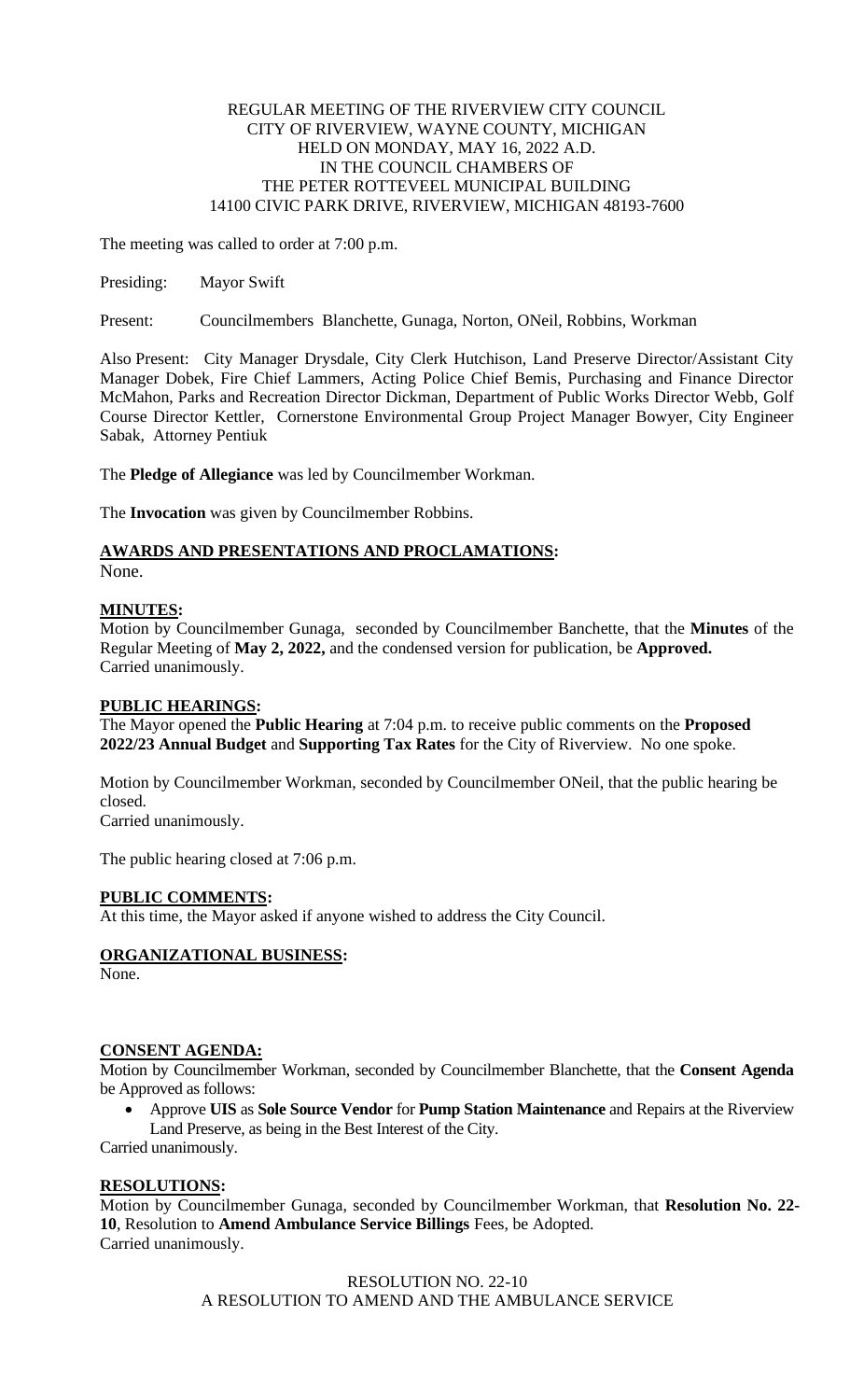FEES FOR THE CITY OF RIVERVIEW FIRE DEPARTMENT EMERGENCY MEDICAL SERVICES/AMBULANCE SERVICE

- WHEREAS, The City Council desires to establish ambulance service fees for the Riverview Fire Department; and
- WHEREAS, The Fire Chief for the Riverview Fire Department has proposed the ambulance service fees; and
- WHEREAS, The City Council determines the proposed ambulance service fees to be able to meet the operational and capital needs for the Riverview Fire Department; and
- WHEREAS, Section 26-13 of the Riverview Code of Ordinances provides for the City Council to establish the ambulance service fees annually by the City Council Resolution;

NOW, THEREFORE, BE IT RESOLVED BY THE CITY COUNCIL OF THE CITY OF RIVERVIEW, MICHIGAN AS FOLLOWS:

The City Council hereby approves the proposed Emergency Medical Service fee schedule for the Riverview Fire Department as follows:

| Basic Life Support – Emergency Base Rate        |            |
|-------------------------------------------------|------------|
| Resident                                        | \$600.00   |
| Non-Resident                                    | \$700.00   |
| Basic Life Support - Non-Emergency Base Rate    |            |
| Resident                                        | \$475.00   |
| Non-Resident                                    | \$525.00   |
| Limited Advanced Life Support – Base Rate       |            |
| Resident                                        | \$475.00   |
| Non-Resident                                    | \$525.00   |
| Advanced Life Support – Non-Emergency Base Rate |            |
| Resident                                        | \$575.00   |
| Non-Resident                                    | \$625.00   |
| Advanced Life Support – Base Rate               |            |
| Resident                                        | \$700.00   |
| Non-Resident                                    | \$850.00   |
| Advanced Life Support II – Base Rate            |            |
| Resident                                        | \$900.00   |
| Non-Resident                                    | \$1,100.00 |
| <b>Treat and No Transport</b>                   |            |
| Resident                                        | \$300.00   |
| Non-Resident                                    | \$350.00   |
| Mileage (Loaded)                                |            |
| Resident                                        | \$15.50    |
| Non-Resident                                    | \$17.50    |
| Extrication                                     | \$\$650.00 |
| <b>Medical Supplies</b>                         |            |
| Resident                                        | \$275.00   |
| Non-Resident                                    | \$325.00   |
| <b>Intraosseous Line Start</b>                  | \$150.00   |
| <b>Specialty Equipment</b>                      | \$300.00   |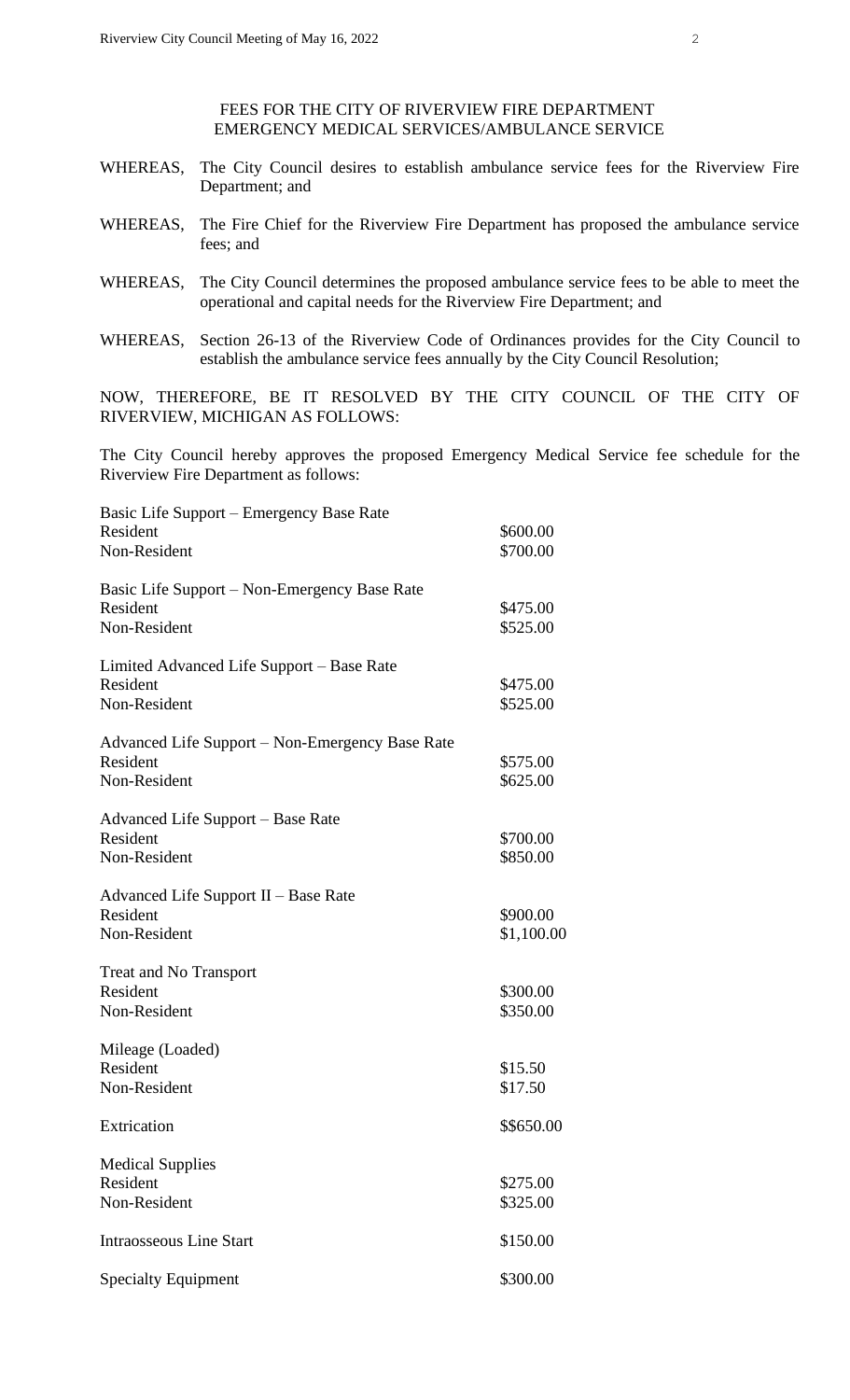| Oxygen by CPAP          | \$80.00 |
|-------------------------|---------|
| Oxygen                  | \$50.00 |
| <b>Return Check Fee</b> | \$40.00 |

Billing Procedures:

- 1. For EMS transports or assists to industrial facilities, nursing homes, and other care facilities, the billing will be directed to that facility.
- 2. All other EMS transports or assists, the billing will be directed to the individual receiving the service.

This Resolution was Adopted by the Riverview City Council at their regular meeting held on May 16, 2022 and effective upon publication.

AYES: Mayor Swift, Councilmembers Blanchette, Gunaga, Norton, ONeil, Robbins, Workman NAYS: None EXCUSED: None ATTEST: \_\_\_\_\_\_\_\_\_\_\_\_\_\_\_\_\_\_\_\_\_\_\_\_\_\_\_\_\_\_\_\_\_\_\_\_

Andrew M. Swift, Mayor

Motion by Councilmember Robbins, seconded by Councilmember Gunaga, that Resolution **No. 22-11**, Resolution to Create an **Ad Hoc Committee** to **Study the Possibility of Establishing Marijuana Business** in the City of Riverview, be Adopted as follows:

# RESOLUTION NO. 22-11 A RESOLUTION CREATING AN AD HOC COMMITTEE TO STUDY THE POSSIBILITY OF ESTABLISHING MARIJUANA BUSINESSES IN THE CITY OF RIVERVIEW

- WHEREAS, the City Council wishes to explore the options available to the City if the Council were to vote to authorize the permitting of certain Recreational Marijuana licensed businesses to operation in the City of Riverview; and
- WHEREAS, THE City Council deems it appropriate to form and ad hoc committee for the purpose of conducting the foregoing study in order to make recommendations to the Council in the manner set forth below.
- NOW, THEREFORE, BE IT RESOLVED BY THE CITY COUNCIL OF THE CITY OF RIVERVIEW, MICHIGAN, AS FOLLOWS:
	- 1) That an Ad Hoc Committee entitled "marijuana Business Research Committee" is hereby established to study the options and possibilities of permitting licensed marijuana businesses in the city.
	- 2) The Ad Hoc Committee shall consist of the following individuals:

Three (3) Council members: to wit, Councilmembers Gunaga, Norton and ONeil

- The City Manager or his designee
- The Community Development Director
- The City Attorney or his designee
- The Chief of Police or his designee
- The Superintendent of Schools or his designee
- Two residents of the City to be appointed by the Council
- 3) The Committee shall seek input on this subject from representatives from the following areas:

Substance Abuse – Guidance Center Mental Health – Beaumont Hospital Industry Experts from Dispensaries, Processing and Growers Law Enforcement Such other resources as the Committee Deems Appropriate